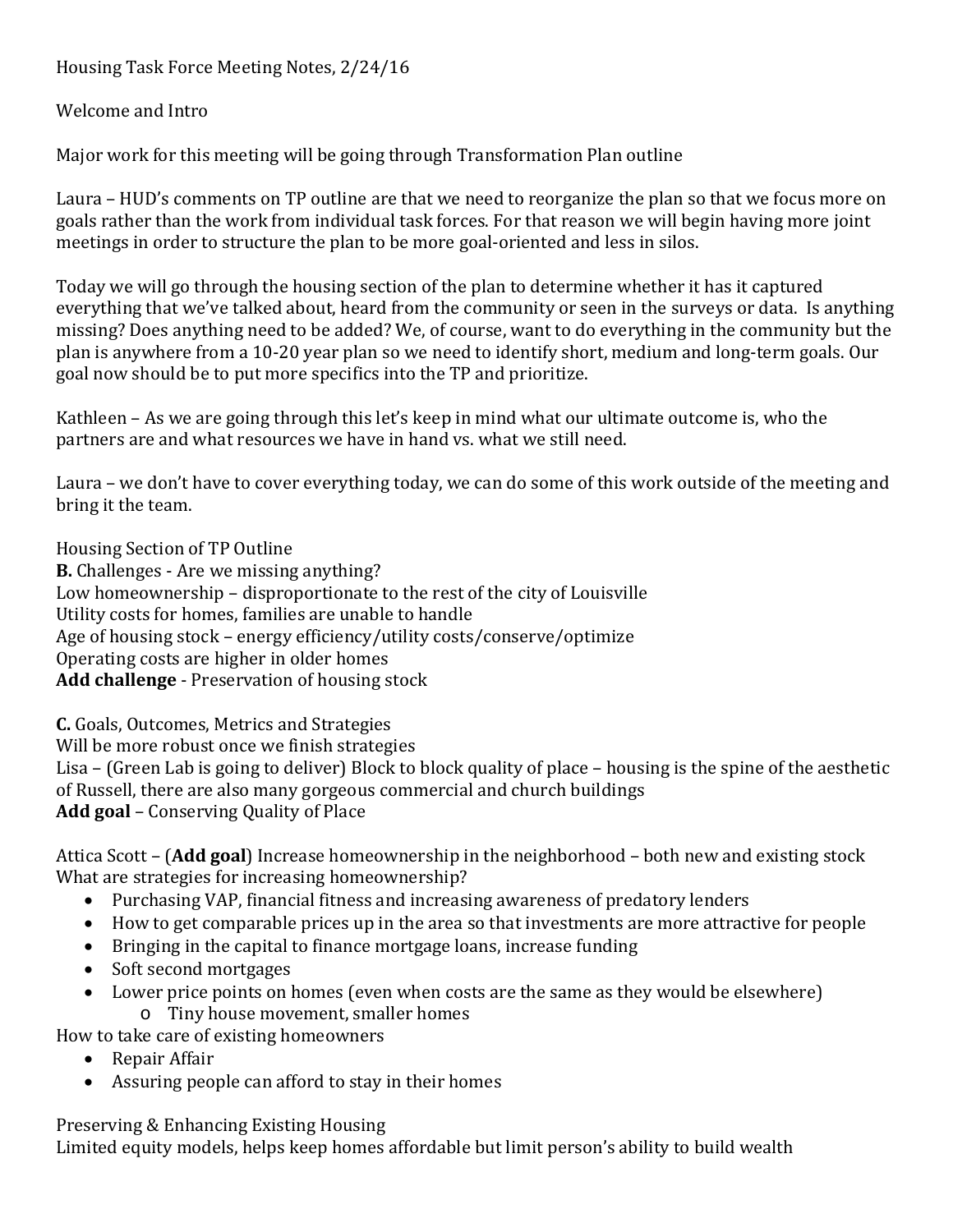## (Send limited equity models info to Laura and Johnetta)

Lisa – we have the opportunity to try a number of strategies to see what works

How do we fund a lease to own model? New Directions has done in Southern Indiana and so has LMHA Lisa & Johnetta will explore lease to purchase options

Other strategies Attica – Contact Preservation Louisville about the work that they are doing, Johnetta will work with Attica on this connection

Need to address tax liens,

Joe Gleisner has suggested a moratorium on property tax increases based on rehab, have reached out to PVA – even if we could do it, most of the tax rate is for the state and the school system

Make people aware of the Homestead exemptions that are available to people Through Newsletter & NOWs – tax exemptions available to people and ability to appeal tax increases

OneWest is looking into becoming a tax lien purchaser, is dependent on funding from metro government

We also need to address victimization of homeowners by bad contractors -How?

- BBB consumer awareness campaign
- Information is power
- Maybe the Homebuilders could help with education list of possible vendors
- Bring members down to Russell who are willing to come to the neighborhood
- Conduct a Campaign with the Building Industry
- Toolbox weekends forum on what's appropriate repairs and reasonably cost and what's not build informed consumers
- Maybe look to Plato Academy and how they can help

How do we help with senior citizens and vulnerable homeowners that have people knock on their door and offer to fix things around the house?

Awareness Campaign, **newsletter article**, and provide support throughout the process of home repairs

Homework Assignment – think of strategies to address predatory issues for homeowners

It is not enough to say "Don't use these people" must also bring in contractors/builders who will work in Russell

How do we support owners who can't afford repairs - Small loan funds – how do we make capital available to people?

Annie Dutton for Building Industry, BIA might be a good contact to help with this

Some homeowner's don't have HO insurance, this has been a big issue as well, need to determine the reason why. Has it been cancelled? Is home in poor condition and they can't get insurance? Is insurance not affordable? Not paying taxes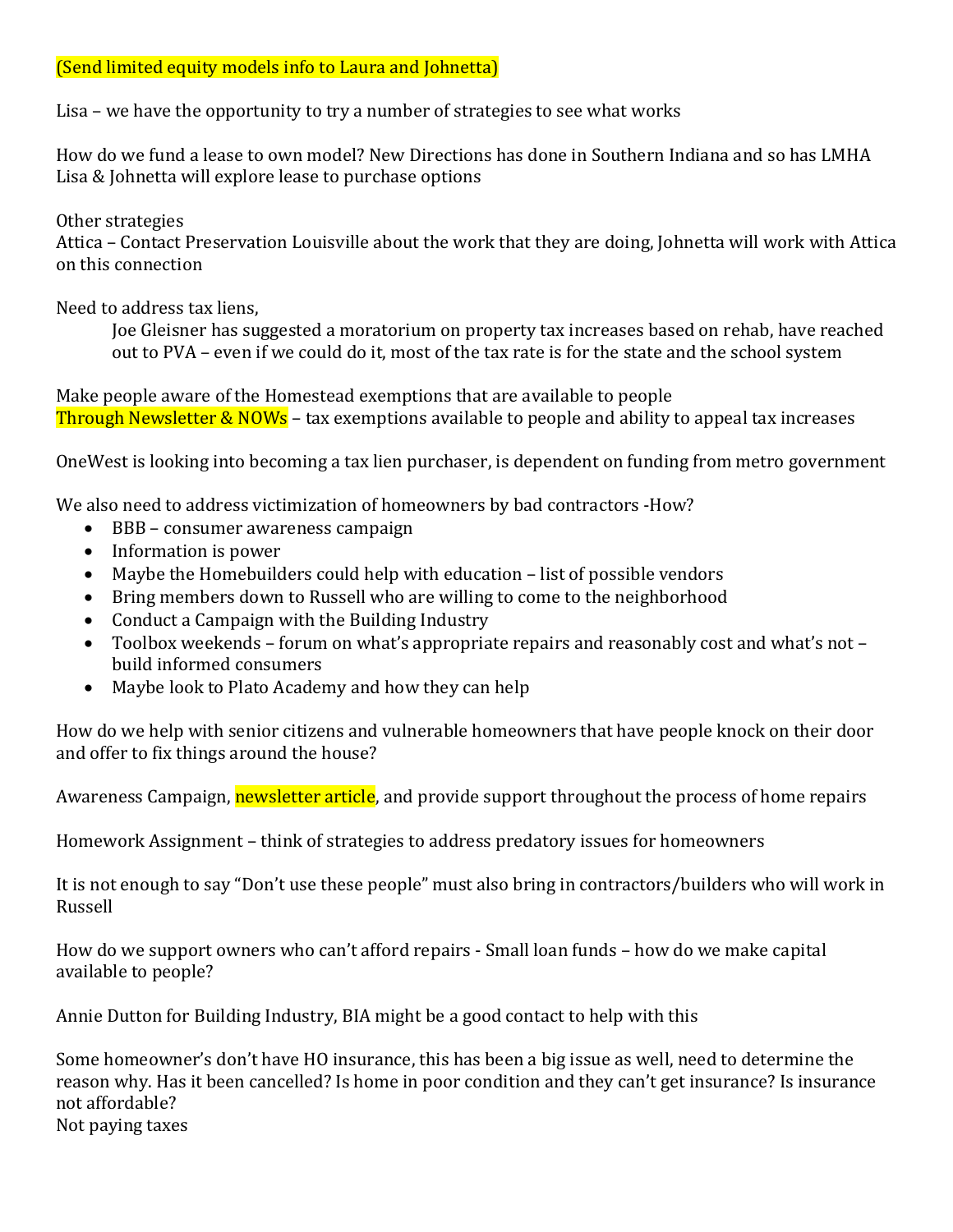Discussion on helping older folks determine the destiny of the their home, clean title transfers, how to keep in the family, if that's what they want, how to protect thier investment

Develop a serious home advocacy group – neighborhood collaborative – to address home repairs, estate planning, new homes,

Jackie – don't assume that people don't know these things, they know they need insurance; can we talk with insurance providers to help get rates down? There is a lack of trust among community members.

Develop a kit with this information/Booklet – distribute to the churches to share with their congregation and neighbors

Comprehensive website

Need to remember that there are lots of strategies needed for lots of different people, need to meet every group where they are.

Discussion on classic & historic restoration – how do we the best job we can on energy efficiency, "cool tips", changing the specification of a repair – a white roof for example, planting a shade tree

Having a space or spot where community members can get information could be powerful, host Thursday night workshops – revolving group of workshops – that homeowner's and neighborhood members can get together

Build community, engage and empower the community

Habitat does similar classes as well as Project Warm

Where do Russell community members purchase home repair goods? Would Ace Hardware and other retail outlets support this effort by offering discounts or classes? Habitat ReStore is also in Portland YouthBuild – tool library and hands on tool workshops

All of these things together make sense, one day a week or month

Look at the Census data on HO's demographics to be sure we are gearing strategies to entire community and be sure we are informed about who needs help.

Repair Affair – There are large pockets of HO in areas, and some are elderly, let's get them signed up

Approach hardware stores about providing discounts – could use as an incentive for attending a class Ace, located in Portland, will loan tools

How do we increase number of homeowners? What are the strategies? Rental equity building could be one strategy to building necessary downpayment

Jill heard an economist speak recently, said the economy isn't coming back as fast as expected because kids are staying at home instead of moving out, unable to form their own homes, lack of creation of homes is slowing entire economy. Student loan debt is an issue.

Lynn – Article about a business plan where the business pays a certain percentage of the student loan debt back as opposed to a 401K plan. Something innovative like this is needed, jobs are needed.